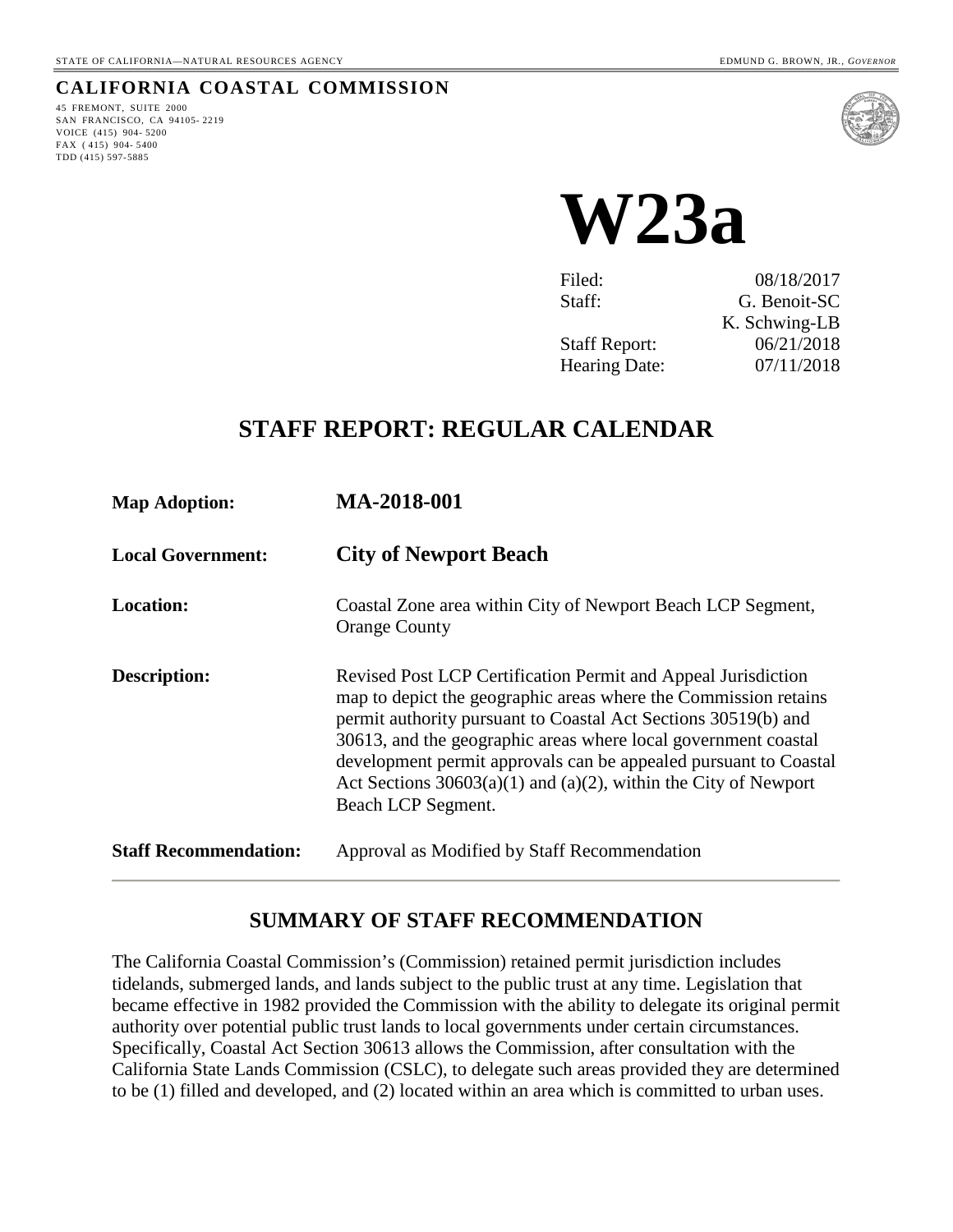$\overline{a}$ 

The City of Newport Beach (City) has requested the Commission consider four specific transfer areas of the Commission's retained permit jurisdiction (transfer areas) per Coastal Act Section  $30613<sup>1</sup>$  $30613<sup>1</sup>$  $30613<sup>1</sup>$  Of the 4 proposed transfer areas, Commission staff agrees with one of the City's proposed transfer areas in full (Sea Scout Base/OCC School of Sailing & Seamanship), disagrees with one of the City's proposed transfer areas in full (Newport Aquatic Center), and agrees in part with the two remaining proposed transfer areas (U.S. Coast Guard Station/Orange County Harbor Patrol HQ and Balboa Bay Club and Resort). Regarding the latter two transfer areas, City and Commission staff disagree about whether two beach areas should be treated as "developed" areas that are eligible for potential transfer of permit jurisdiction. Commission staff does not believe it is appropriate to consider these areas developed, do not think they are eligible for permit jurisdiction transfer pursuant to the standards set forth in Coastal Act Section 30613, and recommend approval of the proposed transfer except for these beach areas. With respect to the Newport Aquatic Center, Commission staff believes the overall use of the transfer area is dedicated to natural open space, environmental study areas, and an ecological reserve, and therefore should not be considered a candidate for Commission retained permit jurisdiction transfer. The City's proposed transfer areas and the staff's recommended alternative transfer areas are discussed fully in Section D, Staff Analysis and are depicted in the corresponding map exhibits.

In addition, through analysis of the proposed permit jurisdiction transfer areas requested by the City, staff have identified two areas where map revisions are necessary to accurately identify the Commission's retained permit jurisdiction and geographic appeal jurisdiction in the vicinity of the Newport Harbor Yacht Club at 700 West Bay Avenue and United States Coast Guard Station and the Orange County Harbor Patrol headquarters at 1901 and 1911 Bayside Drive. Staff recommends that the Commission approve these map revisions **prior to** taking action on the City's 30613 request in order to establish the baseline conditions for considering the 30613 request.

The staff recommend that the Commission **approve** the revised Post LCP Certification Permit and Appeals Jurisdiction (Post Cert.) map for the City of Newport Beach LCP segment that reflects map revisions to the Commission's retained permit jurisdiction and geographic appeal jurisdiction in the vicinity of the Newport Harbor Yacht Club and United States Coast Guard Station and the Orange County Harbor Patrol headquarters as identified by Staff.

Furthermore, Staff recommends that the Commission approve Coastal Act Section 30613 transfer areas as modified by this staff recommendation and summarized as follows:

The staff recommends that the Commission **approve** the City of Newport Beach proposed transfer of the Commission's retained permit jurisdiction as submitted consistent with California Coastal Act Sections 30613 with respect to the Sea Scout Base/OCC School of Sailing & Seamanship (Exhibit 5).

<span id="page-1-0"></span><sup>&</sup>lt;sup>1</sup> Staff notes that this current request constitutes the first 'phase' of what is anticipated to be a multi phased approach by the City asking the Commission to consider a number of such potential permit transfer areas.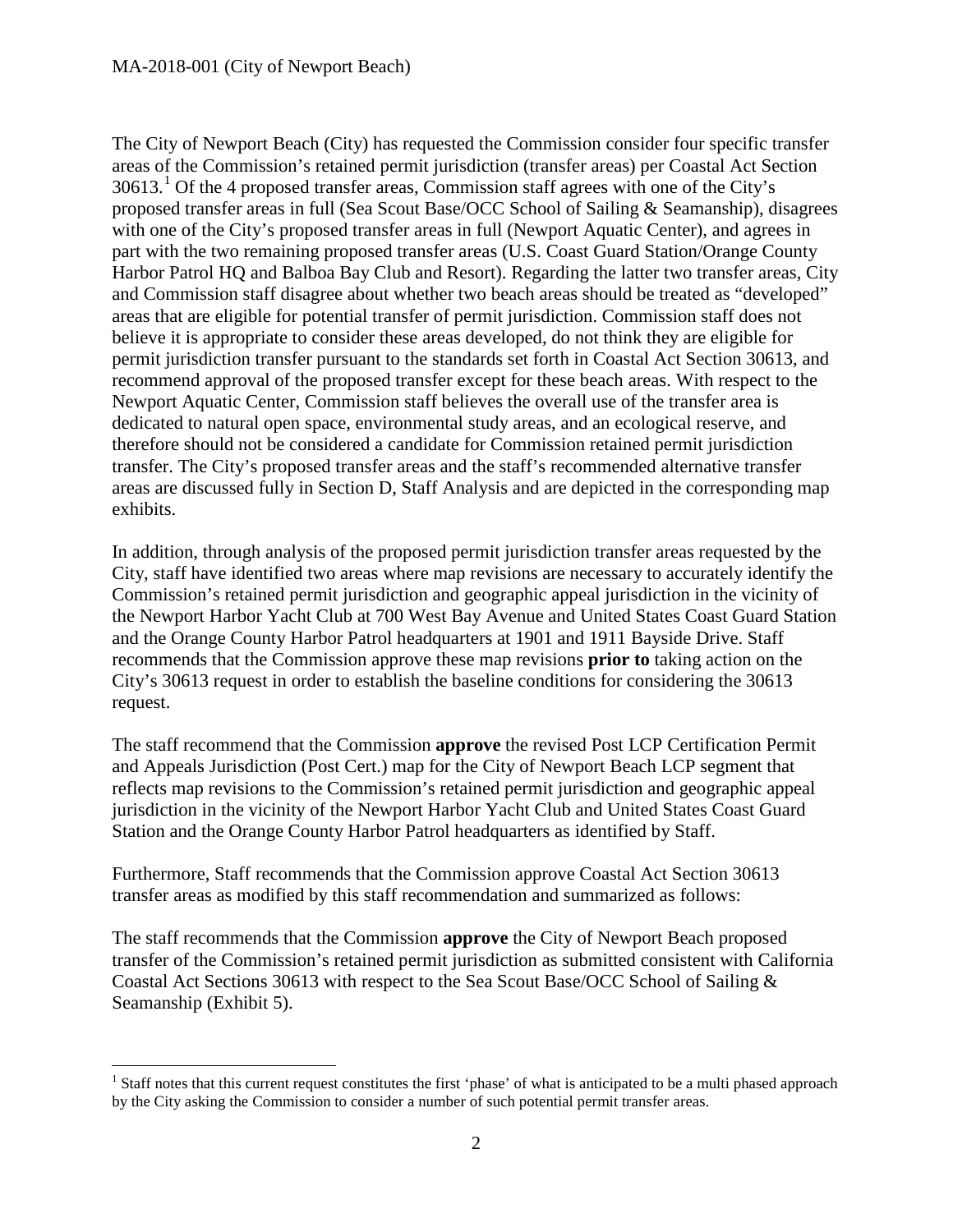The staff recommends that the Commission **reject** the City's proposed transfer of the Commission's retained permit jurisdiction as submitted (Exhibit 4, Exhibit 6) and **approve** the staff proposed modified retained permit jurisdiction transfer consistent with California Coastal Act Section 30613 with respect to the US Coast Guard Station/Orange County Harbor Patrol HQ (Exhibit 4.1) and Balboa Bay Club and Resort (Exhibit 6.1).

The staff recommends that the Commission **reject** the City's proposed transfer of the Commission's retained permit jurisdiction as submitted with respect to the Newport Aquatic Center (Exhibit 7).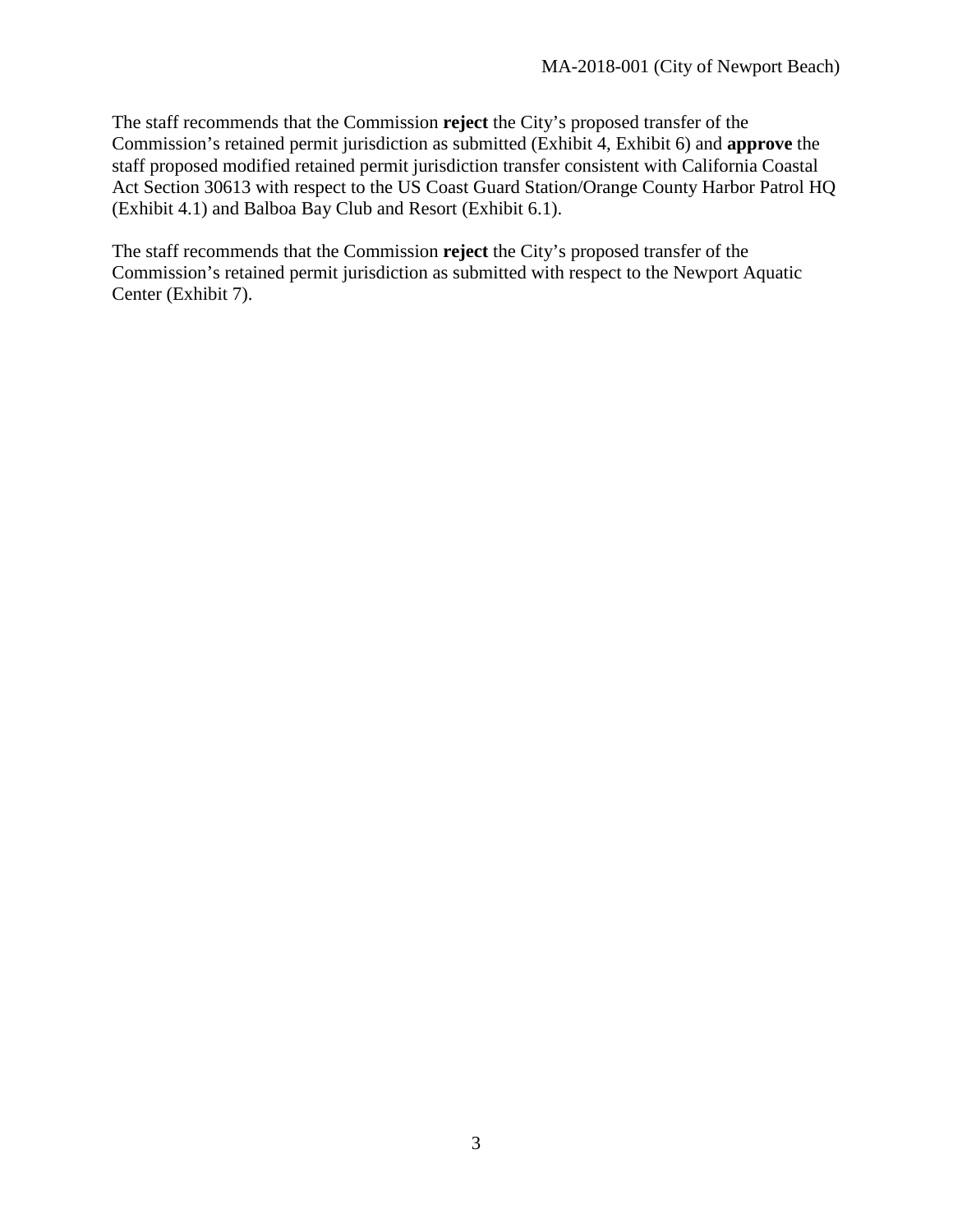# **TABLE OF CONTENTS**

| $\mathbf{I}$ . |                                                                                  |  |
|----------------|----------------------------------------------------------------------------------|--|
| II.            |                                                                                  |  |
|                |                                                                                  |  |
|                |                                                                                  |  |
|                |                                                                                  |  |
|                |                                                                                  |  |
|                | C. INTERPRETATION OF "FILLED," "DEVELOPED," AND "LOCATED WITHIN AN AREA WHICH IS |  |
|                |                                                                                  |  |
|                |                                                                                  |  |

# **APPENDICES**

[Appendix A – Consultation with California State Lands Commission](https://documents.coastal.ca.gov/reports/2018/7/w23a/w23a-7-2018-appendix.pdf) [Appendix B – List of Substantive File Documents](https://documents.coastal.ca.gov/reports/2018/7/w23a/w23a-7-2018-appendix.pdf) [Appendix C – Relevant Public Resources Code Sections](https://documents.coastal.ca.gov/reports/2018/7/w23a/w23a-7-2018-appendix.pdf)  [Appendix D – Relevant Code of Regulation Sections](https://documents.coastal.ca.gov/reports/2018/7/w23a/w23a-7-2018-appendix.pdf)

# **EXHIBITS**

| Exhibit 1-        | Map Revision and CCA Section 30613 Permit Jurisdiction Transfer Area Index |
|-------------------|----------------------------------------------------------------------------|
| <b>Exhibit 2-</b> | Compilation Plat Newport Harbor Yacht Club Newport Beach, Orange County    |
| Exhibit 2.1-      | Map revision- Newport Harbor Yacht Club/700 West Bay Avenue                |
| <b>Exhibit 3-</b> | <b>Compilation Plat Harbor Facility Orange County</b>                      |
| Exhibit 3.1-      | Map revision- US Coast Guard Station/Orange County Harbor Patrol HQ        |
| <b>Exhibit 4-</b> | <b>US Coast Guard Station/Orange County Harbor Patrol HQ</b>               |
| Exhibit 4.1-      | <b>US Coast Guard Station/Orange County Harbor Patrol HQ Recommended</b>   |
|                   | <b>Transfer</b>                                                            |
| Exhibit 5-        | Sea Scout Base/OCC School of Sailing & Seamanship                          |
| Exhibit 6-        | <b>Balboa Bay Club and Resort</b>                                          |
| Exhibit $6.1$ -   | <b>Balboa Bay Club and Resort Recommended Transfer</b>                     |
| <b>Exhibit 7-</b> | <b>Newport Aquatic Center</b>                                              |
| <b>Exhibit 8-</b> | Post LCP Certification Permit and Appeal Jurisdiction Index Map: County of |
|                   | Orange                                                                     |
| <b>Exhibit 9-</b> | Revised Post LCP Certification Permit and Appeal Jurisdiction Map: City of |
|                   | <b>Newport Beach</b>                                                       |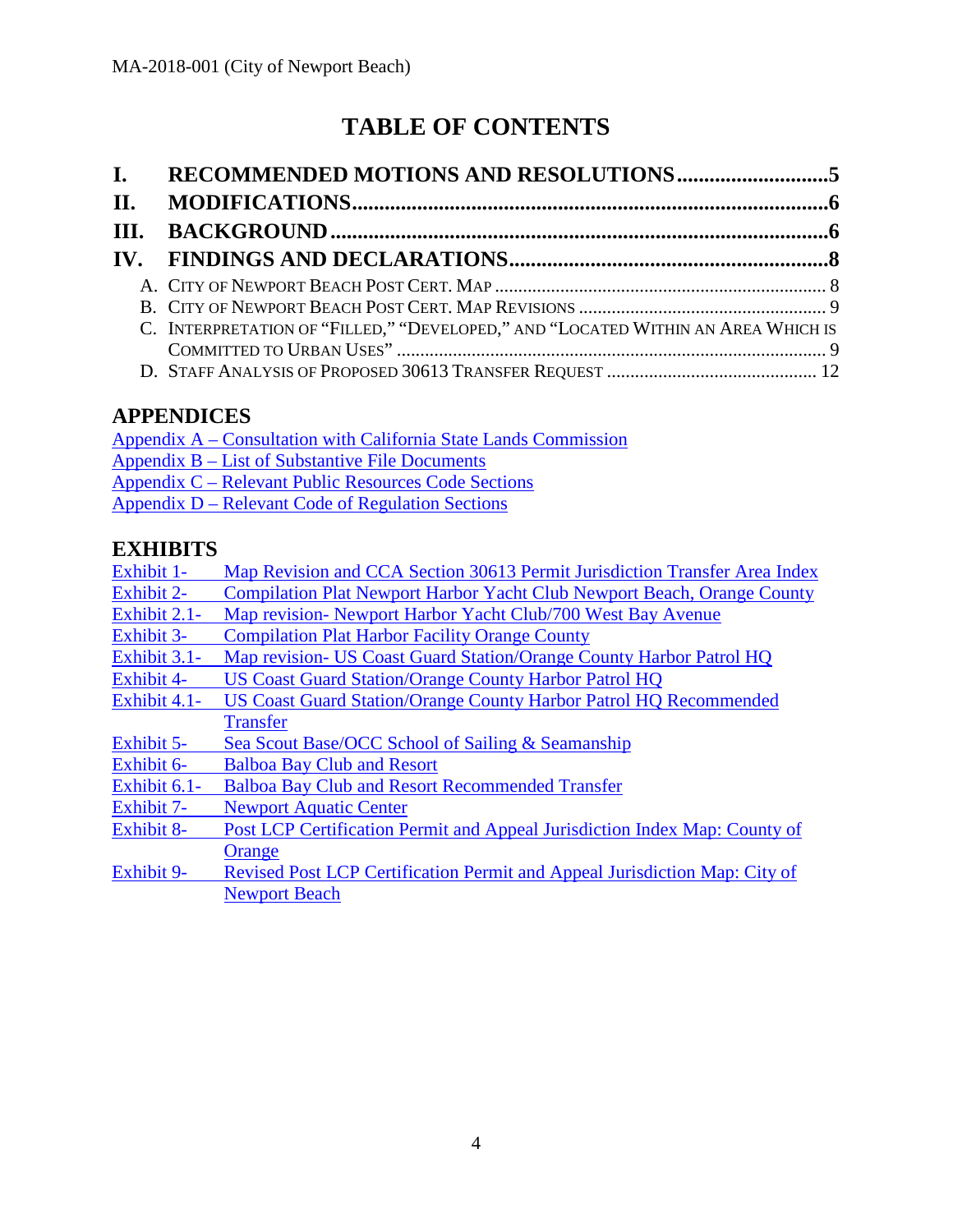# <span id="page-4-0"></span>**I. RECOMMENDED MOTIONS AND RESOLUTIONS**

Staff recommends that the Commission, after public hearing, approve map adoption MA-2018- 001 only if it is modified as identified in this staff report. Thus, the Commission first needs to adopt the baseline map (revised to clarify jurisdiction in the Newport Harbor Yacht Club/700 West Bay Avenue and the United States Coast Guard Station/Orange County Harbor Patrol Headquarters areas (see Motion 1 below)). Subsequently, the Commission can then adopt the map to address the City's proposed permit jurisdiction delegation transfer areas only if it is changed as identified by the suggested modifications below (see Motion 2).

### **1. Adopt Updated Baseline Map**

Staff recommends a **YES** vote on the motion below. Passage of the motion will result in the approval of the updated City of Newport Beach Post LCP Certification Permit and Appeal Jurisdiction Map as set forth in the staff recommendation and adoption of the following resolution and findings. The motion to approve the updated City of Newport Beach Post LCP Certification Permit and Appeal Jurisdiction Map passes only by affirmative vote of a majority of the Commissioners present.

*Motion: I move that the Commission approve the update to the City of Newport Beach*  Post LCP Certification Permit and Appeal Jurisdiction Map pursuant to Title 14 of the *California Code of Regulations Section 13576(a) and as set forth in the staff recommendation in this staff report, and I recommend a YES vote.* 

*Resolution: The Commission hereby approves the update to the City of Newport Beach*  Post LCP Certification Permit and Appeal Jurisdiction Map as set forth in the staff *recommendation in this staff report and adopts the findings set forth below on the grounds that the updated Map meets the requirements of Title 14 of the California Code of Regulations Section 13576(a).* 

# **2. Adopt Modified Transfer Areas**

Staff recommends a YES vote on the motion below. Passage of the motion will result in the approval of map adoption MA-2018-001 as modified by the staff recommendation and adoption of the following resolution and findings. The motion to approve transfer of the Commission's retained permit jurisdiction as modified by the staff recommendation passes only by affirmative vote of a majority of the Commissioners present.

*Motion: I move that the Commission approve map adoption MA-2018-001 as set forth in the staff recommendation in this staff report, and I recommend a YES vote.* 

*Resolution: The Commission hereby approves map adoption MA-2018-001 as modified as set forth in the staff recommendation in this staff report and adopts the findings set forth below on grounds that the transfer areas as modified meet the requirements of Coastal Act Section 30613.*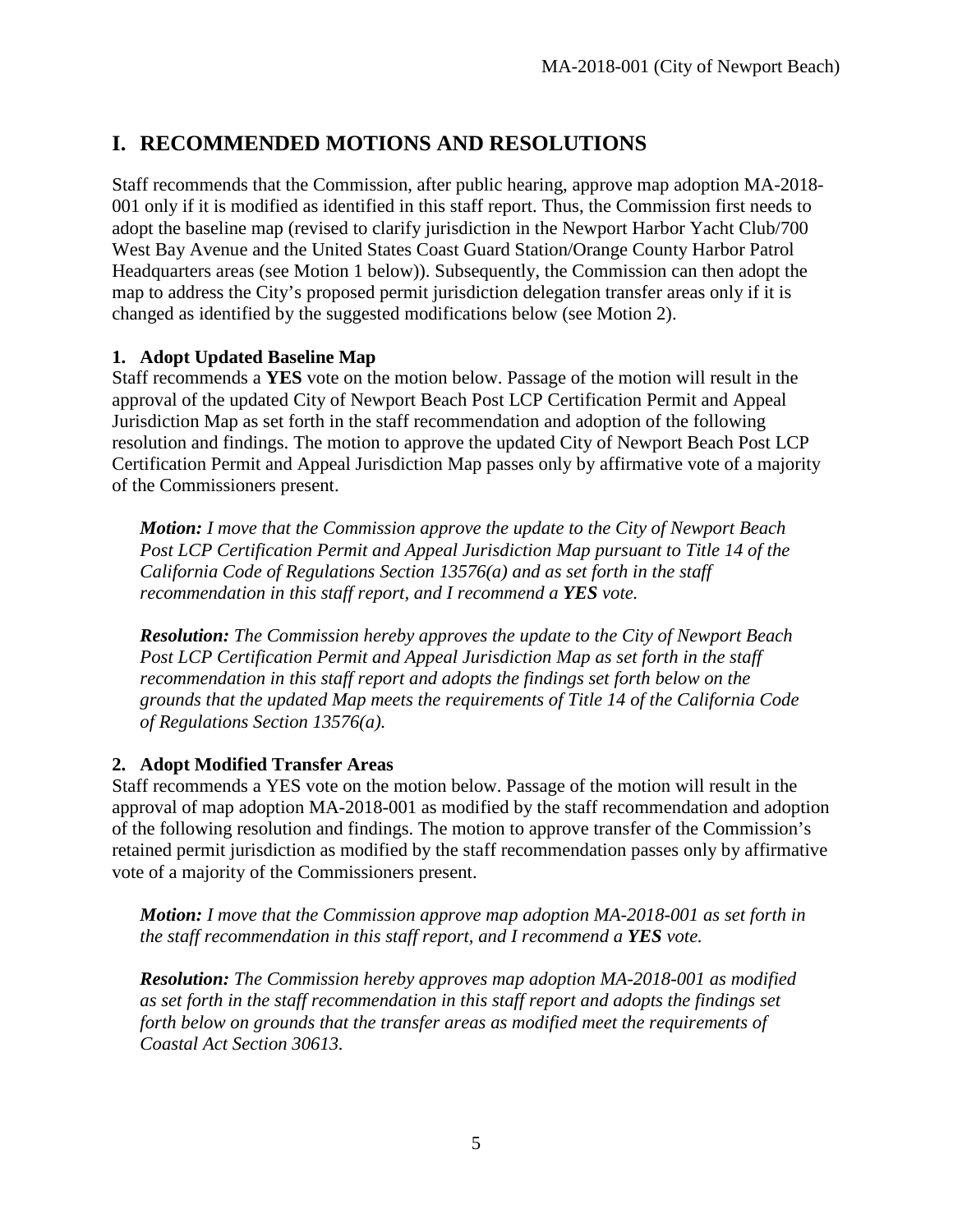# <span id="page-5-0"></span>**II. MODIFICATIONS**

Passage of the above motion results in the following modifications to the Commission's retained permit jurisdiction, reflected in the revised City of Newport Beach Post LCP Certification Permit and Appeal Jurisdiction Map (Exhibit 9):

- Transfer of the Commission's retained permit jurisdiction to the City with respect to the US Coast Guard Station/Orange County Harbor Patrol HQ, except for Bayside Drive County Beach (Exhibit 4.1).
- Transfer of the Commission's retained permit jurisdiction to the City with respect to the Sea Scout Base/OCC School of Sailing & Seamanship (Exhibit 5).
- Transfer of the Commission's retained permit jurisdiction to the City with respect to the Balboa Bay Club and Resort, except for the beach area (Exhibit 6.1).
- Rejection of the City's proposed transfer of the Commission's retained permit jurisdiction with respect to the Newport Aquatic Center (Exhibit 7).

# <span id="page-5-1"></span>**III. BACKGROUND**

Section 30613 of the Coastal Act (30613), added by Chapter 43 Statutes of 1982, allows the Commission to delegate its original permit authority to local governments in areas subject to the public trust under some circumstances, as discussed herein. Note that as a matter of law, even in instances where the Commission does transfer permit authority for areas to a local government pursuant to a 30613 request, the Commission still retains appeal authority for those areas. (See Pub. Res. Code §§ 30603(a)(2) and 30625.)

The City of Newport Beach was originally granted certain sovereign tidelands and submerged lands in trust by the State of California in 1919. Subsequently, this original grant and its amendments were repealed in 1978, and the State issued a new grant that granted the City all of the sovereign tide and submerged lands located within the City's 1919 city limits. The latter grant was specifically for the establishment, improvement and administration of a harbor, as well as for accommodating the public's use and enjoyment of public beaches, marina areas, aquatic playgrounds, and similar recreational facilities open to the general public. The grant was also for the preservation, maintenance, and enhancement of the granted area in its natural state for open space, bird and marine life habitat, scientific study, and public view purposes.<sup>[2](#page-5-2)</sup>

After the Commission certifies an LCP, such as the City of Newport Beach LCP, most permitting authority within the local government's coastal zone is transferred from the Commission to the local government, with the Commission retaining permit jurisdiction over any areas of deferred certification as well as specific geographic areas often referred to as the Commission's retained permit jurisdiction. Geographically, the Commission's retained permit

<span id="page-5-2"></span> $\overline{a}$ <sup>2</sup> See generally http://slc.ca.gov/Programs/Grantees/NewportBeach.html.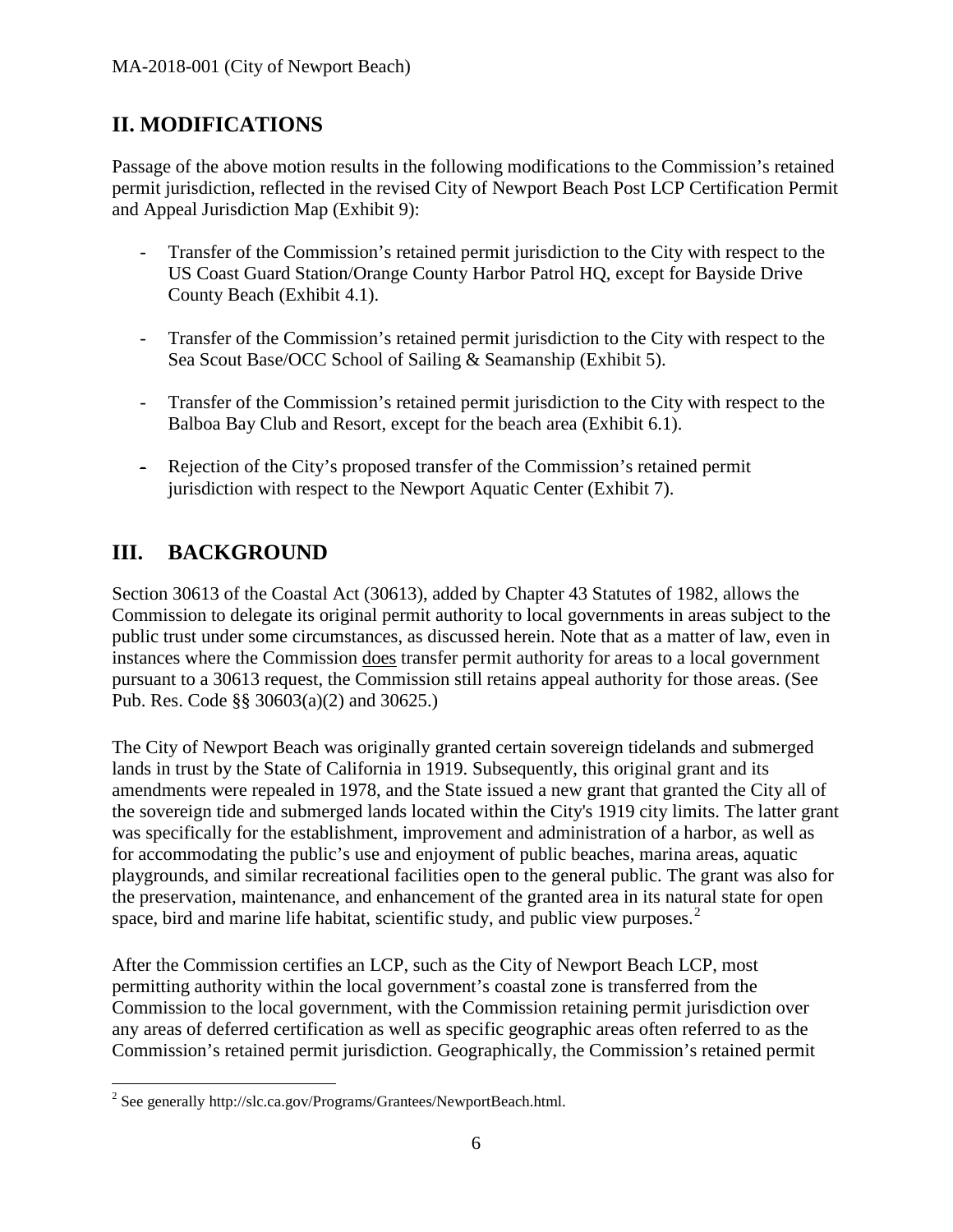jurisdiction includes tidelands, submerged lands, and public trust lands including former tidelands.<sup>[3](#page-6-0)</sup> The primary sources for determining the Commission's continuing permit jurisdiction in the City of Newport Beach are the City of Newport Beach Newport Harbor tidelands survey map (dated January 12, 2015 and January 11, 2017); contemporary U.S. Fish and Wildlife Service (USFWS) National Wetland Inventory datasets covering this area; vertical and oblique coastal aerial photography; draft Post Cert. maps 145 through 147 (Newport Beach, Tustin, and Laguna Beach quadrangles, scale 1:24,000); the map set showing potential public trust lands prepared for the Commission by the CSLC staff in the late 1970's using, among other sources, tide and submerged land grant documents and historical U.S. Coast Survey (now known as the National Geodetic Survey) topographic maps from the 19<sup>th</sup> century.

These maps, photos, and other documents and information were analyzed to establish the public trust component in the City in areas where that is the controlling permit boundary criterion. Given the complexity involved in precisely mapping public trust boundaries, however, especially in areas of granted tidelands in both lower and upper Newport Bay, it is evident that the permit boundary delineation on this map may not include all areas subject to the public trust. Using the best available data and information sources, Commission staff has made a good faith attempt to map tidelands and potential public trust lands to the bulkheads associated with filled development throughout the lower harbor. In these areas, permit authority should be determined by the extent of these bulkheads, with the understanding that the bulkheads in their entirety and lands seaward of the bulkheads remain within the Commission's permit jurisdiction, while development landward of said bulkheads is entirely within the City of Newport Beach's jurisdiction. This is with the understanding that permit jurisdiction boundaries are an extrapolation of the best available data and may be subject to future interpretation and determination if warranted by site specific information. Furthermore, questions regarding the exact location and extent of public trust lands must be referred to the CSLC for determination*.*  Both Commission staff and City staff recognize that should additional public trust lands be identified in the future, those lands would be part of the Commission's retained permit jurisdiction.

Review of the above-referenced primary source materials indicates that the Commission's continuing permit jurisdiction in the City of Newport Beach exists only on lands lying below the mean high tide line (MHTL) and on potential or historical public trust lands (see Exhibit 9). The City's Post Cert. map (MA-2017-001 approved by the Commission on March 8, 2017) depicts the landward boundary of the Commission's retained permit jurisdiction following a combination of tidelands, submerged lands and filled tidelands upon, in and under the Pacific Ocean as illustrated on the City's tidelands map (1/12/2015 & 1/11/17), the inland extent of the active beach and marine and estuarine intertidal zones as mapped by the USFWS in its National

 $\overline{a}$ 

<span id="page-6-0"></span><sup>&</sup>lt;sup>3</sup> Tidelands, the first component of the Commission's retained permit jurisdiction, are lands lying between the lines of mean high tide and mean low tide. The mean high tide line (MHTL) is an ambulatory boundary that moves with changes in the profile of the shoreline, particularly in sandy beach areas. The MHTL is and has been used by federal and state courts, the state legislature, state regulatory and administrative agencies, and local governments in many cases as the boundary between public tidelands and private uplands. The location of the fluctuating MHTL is determined by establishing the intersection of the shore with the plane (elevation) of mean high water as calculated by the National Geodetic Survey for a particular location. Surveys can be performed to establish MHTL or tidelands locations. The California State Lands Commission, as administrator of California's tidelands, can and does perform such surveys.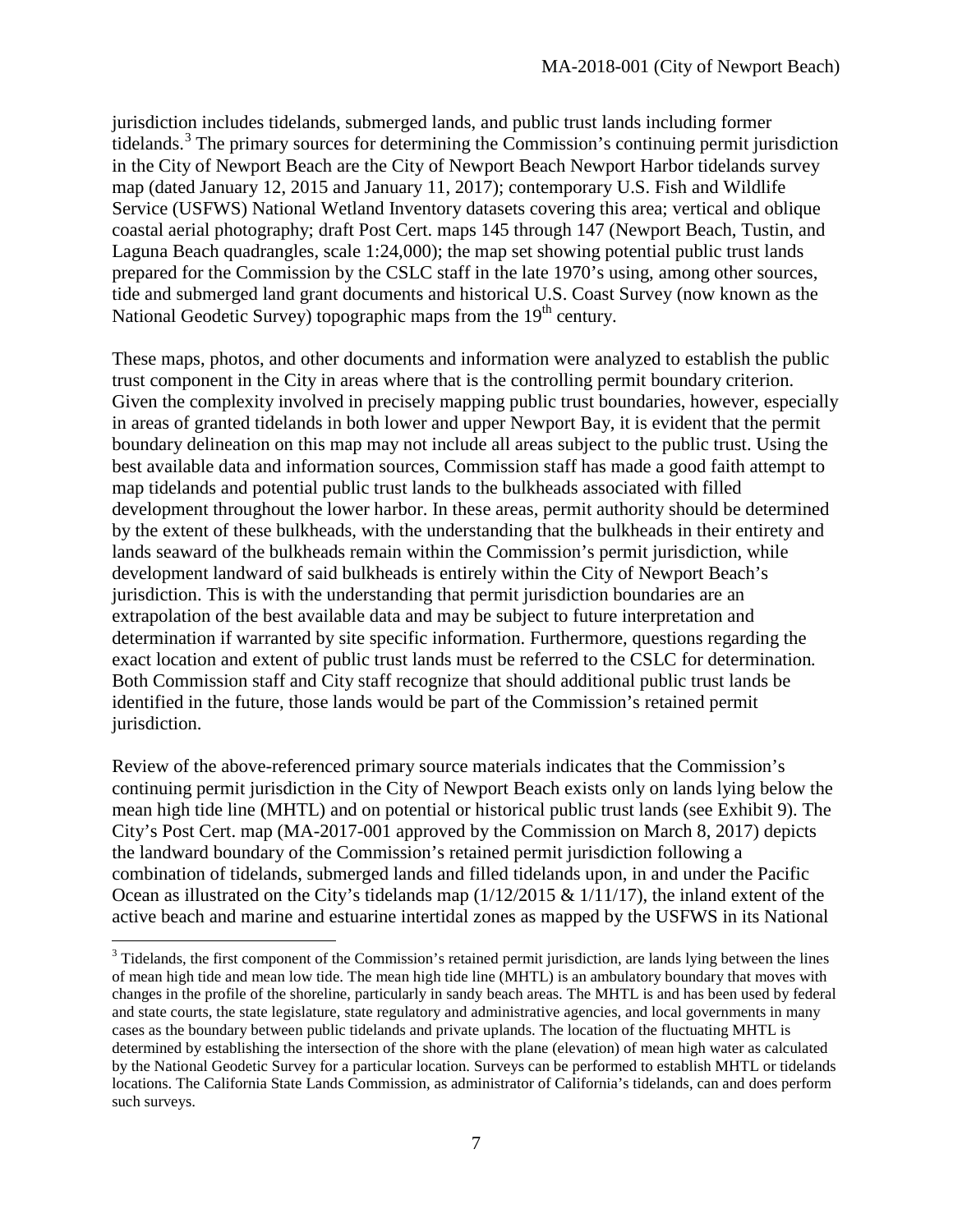#### MA-2018-001 (City of Newport Beach)

Wetlands Inventory; and bulkhead lines as evident in contemporary high resolution aerial images of the City of Newport Beach. As reference, Commission staff has also analyzed historical aerial imagery and U.S. Coast Survey Historical Topographic Map, T-1392 (circa 1875) that has led to the conclusion that much of lower Newport Bay is historic tidelands and public trust lands.

As indicated above, after the Commission certifies a local government's LCP and associated Post Cert. map, most permit authority within that jurisdiction's coastal zone is delegated to that local government, with the Commission retaining "original" jurisdiction over tidelands, submerged lands, public trust lands, whether filled or unfilled, and any other lands for which there is no certified LCP. Pursuant to Section 30613 of the Coastal Act, the Commission may transfer permit authority to the local government for public trust lands that are determined by the Commission to be (1) filled and developed; and (2) located within an area which is committed to urban uses. Coastal Act Section 30613 transfer areas do not in any way influence or somehow change the extent of public trust, historic public trust, or public trust interests present in the area.<sup>[4](#page-7-2)</sup> Although the extent and type of public trust resources may factor into the appropriateness of any given Section 30613 transfer request, the transfer process only affects permit jurisdiction, and not the underlying public trust resource status.

The Commission's administrative regulations (14 CCR Section 13576) provide that a map portraying the areas of continuing Commission permit and appeal jurisdiction be adopted in conjunction with the final LCP certification. An update procedure is also identified and provides the basis for revision and re-adoption of the map by the Commission. Within these regulations is implicit the idea that, while the adopted map should portray the various jurisdiction boundaries as accurately as possible, it remains only a depiction, a cartographic representation and not a definition of the jurisdiction, and should not be used on its own without field determination procedures to establish a precise boundary location. Conditions on the ground may change and thus conditions on the ground control permit and appeal jurisdiction boundary location regardless of how accurate the mapped boundary may be at any given time. In fact, changes to conditions on the ground may justify revisions to an adopted map.

# <span id="page-7-0"></span>**IV. FINDINGS AND DECLARATIONS**

# <span id="page-7-1"></span>**A. CITY OF NEWPORT BEACH POST CERT. MAP**

In March of 2017 the Commission adopted MA-2017-011, the Post LCP Certification Permit and Appeal Jurisdiction map depicting the geographic areas where the City has been granted coastal development permit authority, where the Commission retains permit authority, and where City coastal development permit approvals are subject to appeal to the Commission.

<span id="page-7-2"></span> $\overline{a}$ <sup>4</sup> California Supreme Court decision *Marks v. Whitney* (1971 6 Cal.3d 251, 261) made clear that, even if filled, tide and submerged lands remain subject to public property rights which include the authority of the state to protect the public's rights.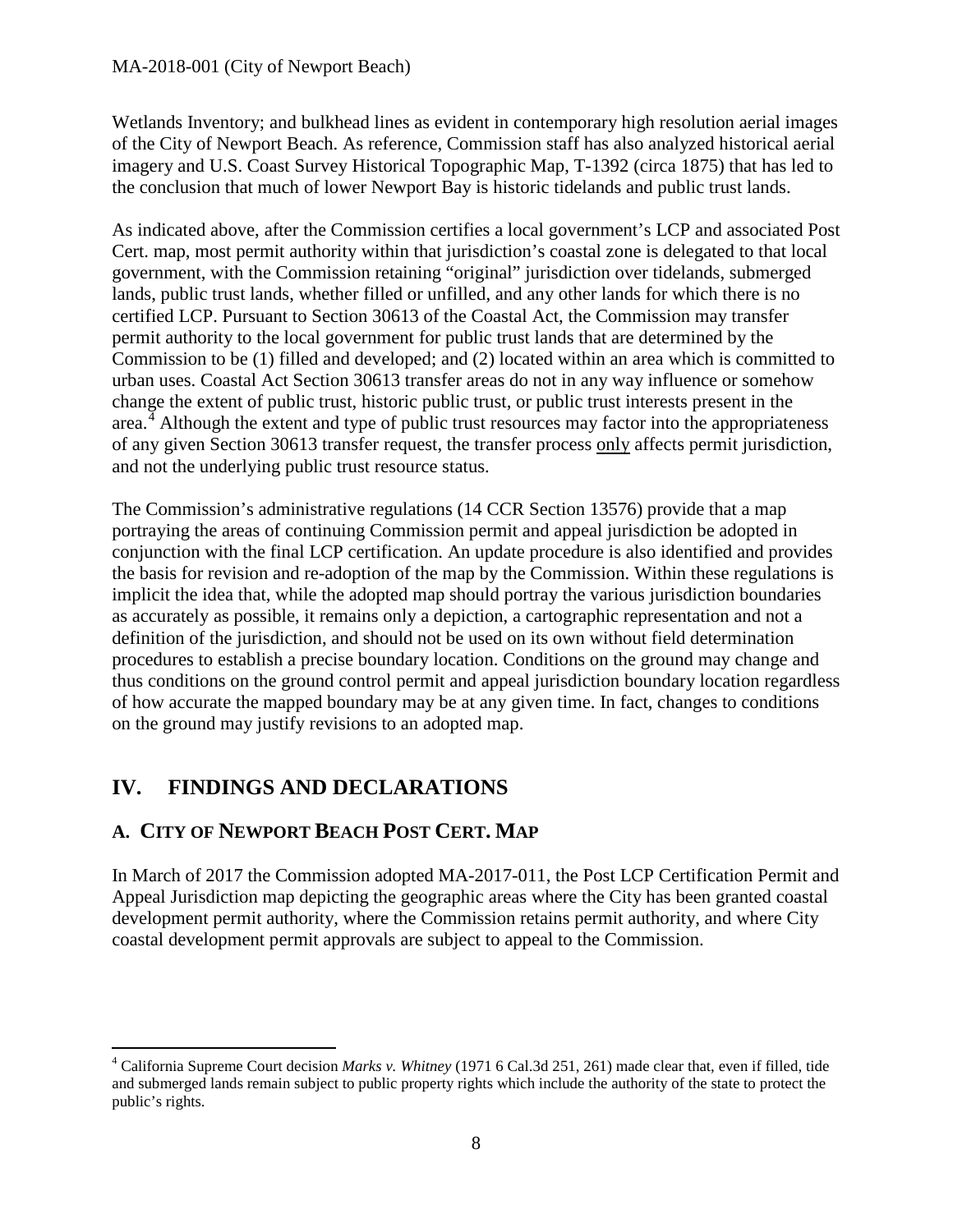# <span id="page-8-0"></span>**B. CITY OF NEWPORT BEACH POST CERT. MAP REVISIONS**

Additional information provided by the City and CSLC (as discussed below) resulted in a clearer understanding of the Commission's retained permit jurisdiction, and requires revisions to the adopted Post Cert. map prior to consideration of the City's Section 30613 transfer request. Each of the updates/revisions is discussed below. The purpose of including these map revisions as part of the Staff recommendation is to clarify the location of the Commission's retained permit jurisdiction as well as to establish the baseline conditions for considering the City's 30613 request.

### *Newport Harbor Yacht Club/700 West Bay Avenue*

The Commission's adopted Post Cert. map (March 2017) delineates the Commission's retained permit jurisdiction landward of an adjudicated<sup>[5](#page-8-2)</sup> public trust boundary in the vicinity of the Newport Harbor Yacht Club at 700 West Bay Avenue. However, upon consultation with the CSLC, it was determined that the extent of the public trust in this area is *seaward* of the Commission's mapped boundaries, and correctly aligned along the seaward edge of assessor parcel numbers (APNs) 047-272-12, 048-010-03, and 048-010-04 (see Exhibit 2). In other words, the Commission's retained jurisdiction is less than shown on the current adopted map. As a result, the Commission's retained permit jurisdiction is limited to only tidelands and submerged lands in this area, and needs to be corrected to align along the existing bulkheads and along the mean high tide line of the small pocket beach as illustrated in Exhibit 2.1.

# *US Coast Guard Station/Orange County Harbor Patrol Headquarters*

The Commission's adopted Post Cert. map (March 2017) delineates the Commission retained permit jurisdiction seaward of its correct location in the vicinity of the U.S. Coast Guard Station and the Orange County Harbor Patrol Headquarters at 1901 and 1911 Bayside Drive. Specifically, upon consultation with the CSLC, it was determined that the extent of the public trust in this area as adjudicated<sup>[6](#page-8-3)</sup> is actually *landward* of the Commission's mapped boundaries, and correctly aligned along the landward edge of APNs 050-252-02 and 050-252-03, and thus includes the entirety of these parcels (see Exhibit 3). In other words, the Commission's retained jurisdiction is more than shown on the current adopted map. As a result, the Commission's retained permit jurisdiction needs to be corrected to align along the landward parcel lines of APNs 050-252-02 and 050-252-03 as illustrated in Exhibit 3.1.

# <span id="page-8-1"></span>**C. INTERPRETATION OF "FILLED," "DEVELOPED," AND "LOCATED WITHIN AN AREA WHICH IS COMMITTED TO URBAN USES"**

Coastal Act Section 30613(a) states:

*The provisions of subdivision (b) of Section 30519, subdivision (b) of Section 30600, and subdivision (b) of Section 30610.5, which apply to lands subject to the public trust shall not apply to any lands which may be subject to the public trust but which the commission,* 

<span id="page-8-2"></span> $\overline{a}$  $<sup>5</sup>$  As adjudicated in Superior Court Cases #24080 and #24091.</sup>

<span id="page-8-3"></span><sup>6</sup> As adjudicated in Superior Court Cases #23688 and #40024.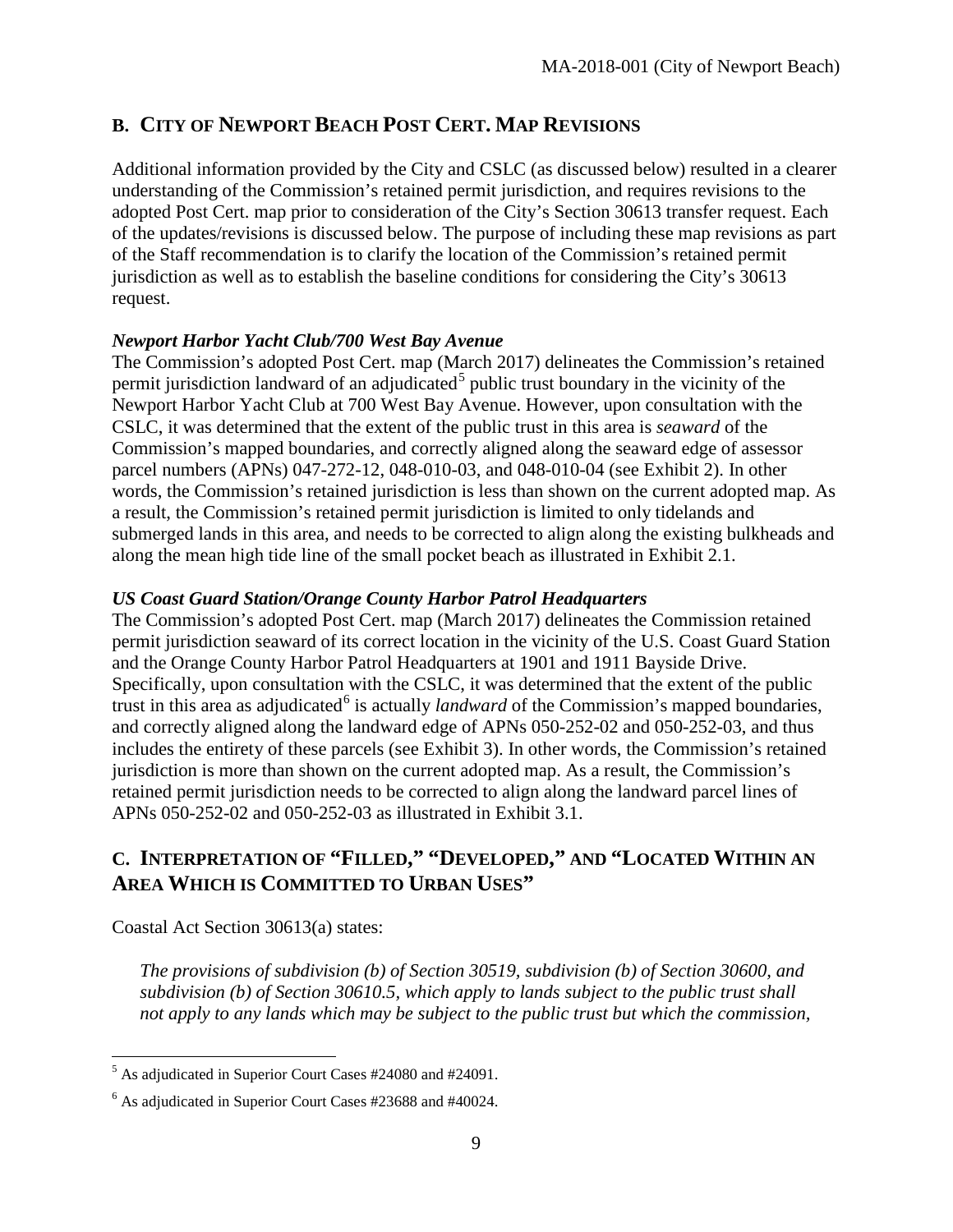*after consultation with the State Lands Commission, determines are (1) filled and developed and are (2) located within an area which is committed to urban uses.* 

The Coastal Act does not further elaborate on this provision, and at this time the Commission has not enacted regulations or interpretive guidelines further interpreting this provision. The discussion that follows identifies each of the required transfer criteria.

#### *Filled*

Coastal Act Section 30108.2 defines "fill" as "earth or any other substance or material, including pilings placed for the purposes of erecting structures thereon, placed in a submerged area." The Commission here considers this definition as a baseline for determining whether the lands subject to this Section 30613 transfer request are filled. In addition, the Commission also considers the following as non-exclusive factors that may be relevant in making a determination whether a specific site/area is filled: (1) history of deposition of solid materials on land formerly below the historic MHTL, thus resulting in a seaward shift of the MHTL<sup>[7](#page-9-0)</sup>; and (2) site-specific circumstances which may have otherwise affected the location of the historic MHTL (e.g., legal adjudication of the MHTL and the private property boundary line).

The areal extent of fill in a specific area may justify transfer of an area to the local government that is smaller than requested. Adjacent areas that are filled to final grade, including roads and lands with structures, may be useful to help determine the extent of fill at a particular site.

#### *Developed*

The Coastal Act does not define the term "developed." Although Coastal Act Section 30106 defines "development" to include "on land, in or under water, the placement or erection of any solid material or structure," which broad definition encompasses the concept of "fill," the term "developed" as used in Section 30613 should not be understood to include "fill" (as the term "development" under Section 30106 does). Rather, Section 30613(a) requires the Commission to determine, in part, whether lands that are subject to a transfer request are "(1) filled *and*  developed" (emphasis added). Thus, it makes sense to exclude "fill" from the consideration whether a requested site is "developed," notwithstanding the broad definitional scope of "development" per Section 30106 to include "placement or erection of any solid material or structure." Otherwise, considering the definition of "developed" per Section 30613 to include "filled" would render the phrase "filled *and* developed" (emphasis added) in Section 30613(a) to be redundant and superfluous. Therefore, notwithstanding the concept of "fill," the Commission here considers the 'physical placement or erection of any solid material or structure on land, in or under water' aspect of the Section 30106 definition for "development" as a baseline for determining whether the lands subject to a Section 30613 request are developed. In addition, staff also recommends for consideration the following as non-exclusive factors that may be

<span id="page-9-0"></span> $\overline{a}$ <sup>7</sup> Consistent with the Section 30108.2 definition of "fill," the Commission has in the past generally considered "filled lands" as areas that historically were below the MHTL but which now lie above that line as a result of the placement or deposit of solid materials on the lands. Usage of a MHTL reference point to determine filled lands may correspond with the reference point to "submerged area" as used in the Section 30108.2 definition.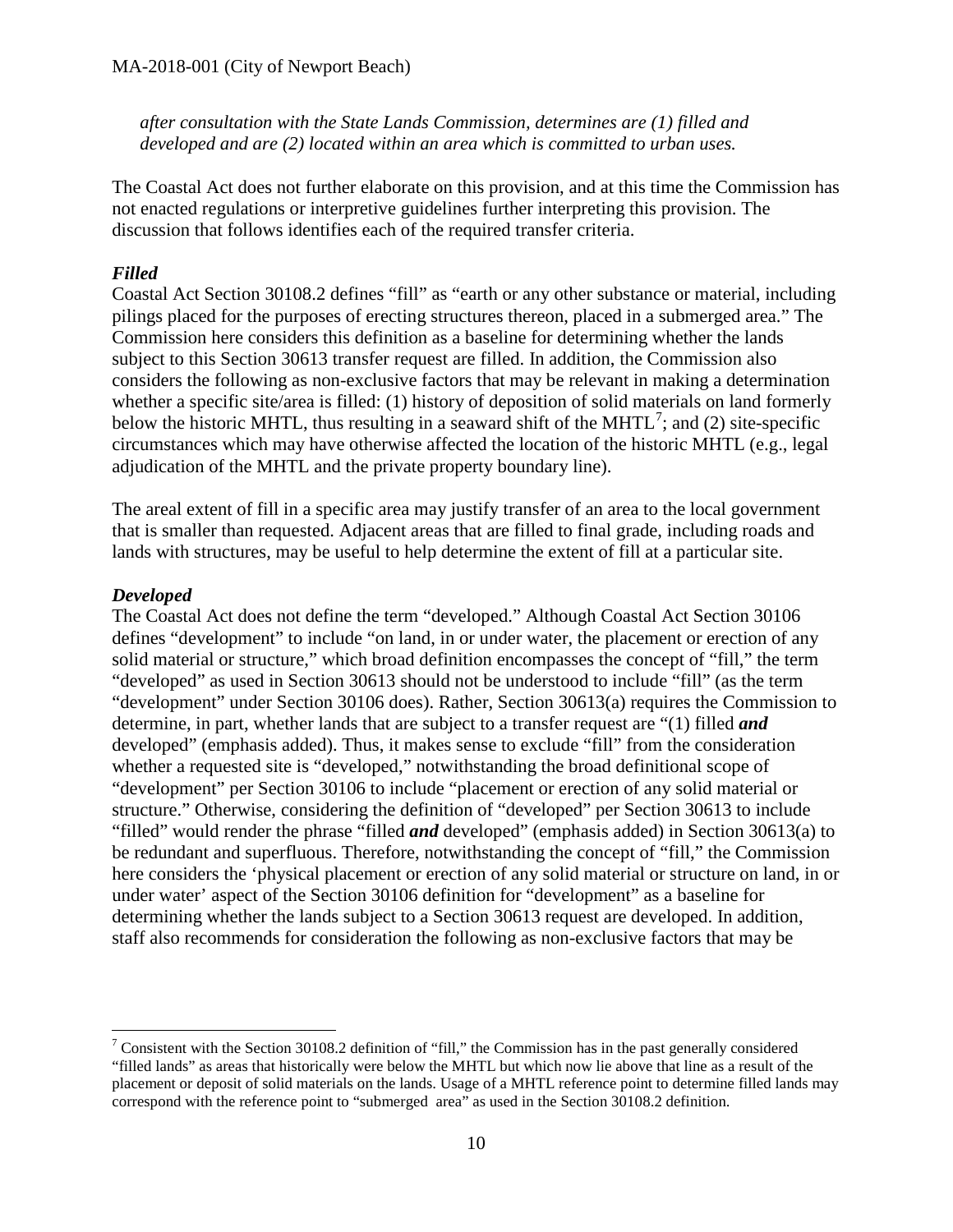relevant in making a determination whether a specific site/area is developed<sup>[8](#page-10-0)</sup>: (1) whether the land at issue is subdivided, improved with structures, and served by existing public service infrastructure (e.g., roads, utility lines); and (2) agricultural lands, lands devoted to open space, beaches, and protected habitat areas may not qualify as "developed," absent contrary evidence provided by the local government.

Like the "filled" criterion, an area may be developed completely or in part. An area that is partially developed may justify a Section 30613 transfer of an area that is smaller than requested.

#### *Located Within an Area Which is Committed to Urban Uses*

The phrase "located within an area which is committed to urban uses" is not defined in the Coastal Act or otherwise used within the statute beyond its usage in Section 30613(a). However, the existence of a fully-certified LCP facilitates the ability to make a determination whether an area is committed to urban uses per Section 30613, vis a vis factors such as the land use and zoning designations, building density, and urban services lines. With that understanding, staff also recommends for consideration the following as non-exclusive factors that may be relevant in making a determination whether a specific site is located within an area which is committed to urban uses<sup>[9](#page-10-1)</sup>: (1) current and planned LCP land uses of the specific site and surrounding area; (2) LCP land use and zoning designations of the specific site and surrounding area; (3) LCP building density and floor-area ratio of the specific site and surrounding area; and (4) LCP urban/rural services/reserve line (or urban expansion areas).

Coastal Act Section 30613(a) states in relevant part: "The provisions of subdivision (b) of 30519, subdivision (b) of Section 30600, and subdivision (b) of Section 30610.5, which apply to lands subject to the public trust shall not apply to any land which may be subject to the public trust but which the commission ... determines are ... *located within an area* which is committed to urban uses" (emphasis added).

The phrase "located within an area which is committed to urban uses" suggests that this determination could be made in the affirmative if the surrounding vicinity is committed to urban uses, even if the specific site at issue itself is not necessarily committed to urban uses (*e.g.*, beaches). In other words, the fact that the specific site subject to a 30613 request (or a portion thereof) is not committed to urban uses does not alone necessarily justify removing the requested area from transfer to the local government so long as the site is located *within an area* which is committed to urban uses. 30613 does not provide specific guidance on how to determine the geographic bounds when evaluating whether lands subject to a 30613 request are located within an area committed to urban uses, but this determination can be made on an *ad hoc*, case-by-case basis considering the facts on the ground for any given request.

<span id="page-10-0"></span> $\overline{a}$  $8$  Staff developed this list of non-exclusive factors after first considering a historic public memorandum dated September 28, 1990 from James Burn (then Chief Deputy Director) regarding the Commission's interpretation of 30613, and revised for purposes of the current staff report in consultation with Commission legal staff as well as California State Lands Commission staff.

<span id="page-10-1"></span><sup>&</sup>lt;sup>9</sup> See footnote 8 above.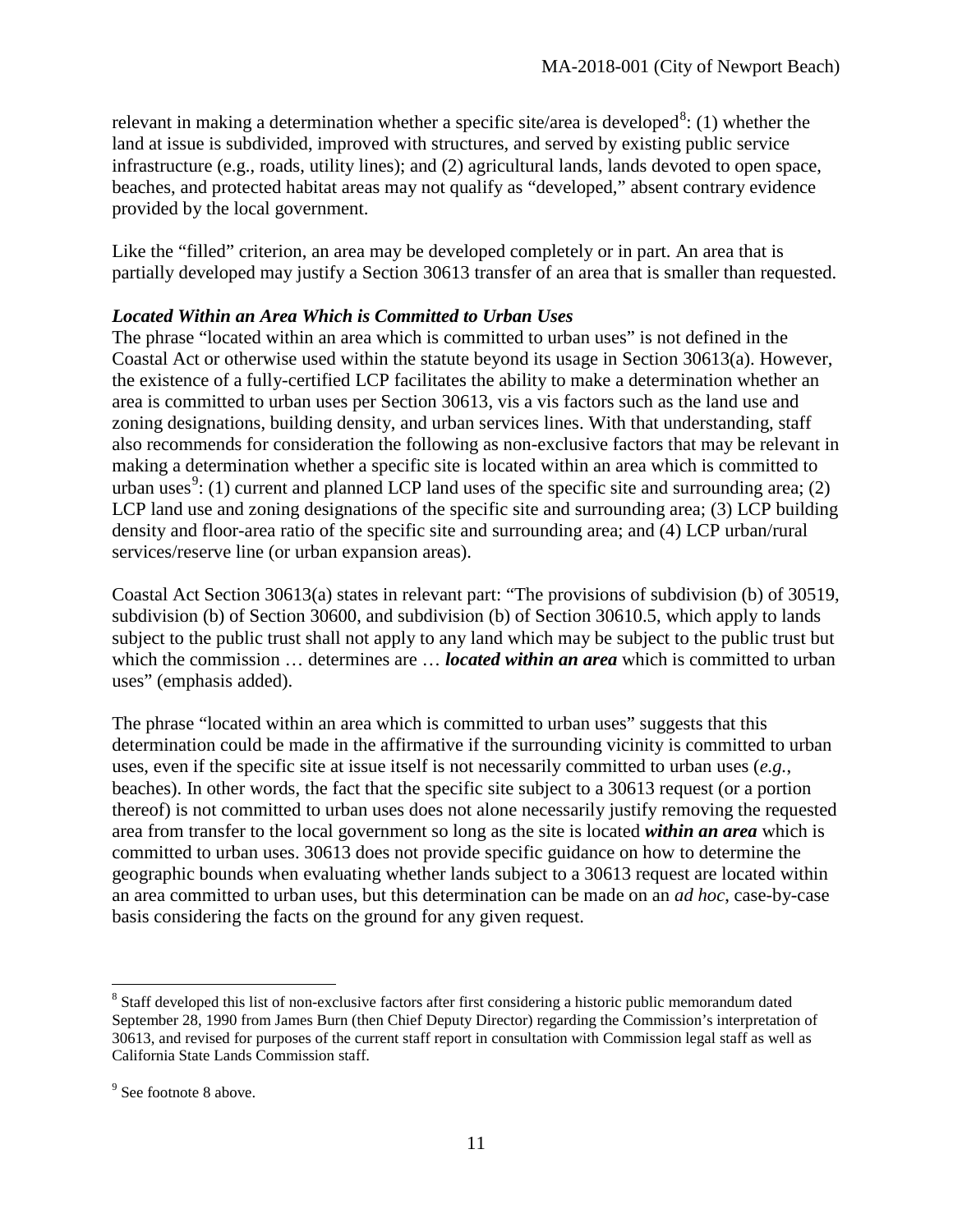#### **Consultation with California State Lands Commission**

Commission staff provided the CSLC with maps of the proposed retained permit transfer areas. CSLC has made a determination for each of the proposed areas as to whether the land is impressed with the Public Trust, developed, and within areas committed to urban uses (Appendix A). Furthermore, CSLC also provided general input regarding its interpretation of the key terms of 30613 discussed above. It is CSLC staff's opinion that the determination of whether an area is developed shall be supported by evidence that address the following: (a) extent of commercial and industrial uses located within the proposed retained permit transfer area, and (b) extent of the built-out development and the services located within the boundaries of the proposed transfer area, such as existing buildings or parking facilities, as well as the attributes and uses of the surrounding area. CSLC staff do not consider open space, such as sandy beaches or wetland preserves located within or adjacent to proposed transfer areas, to be developed nor committed to urban uses.

# <span id="page-11-0"></span>**D. STAFF ANALYSIS OF PROPOSED 30613 TRANSFER REQUEST**

### **US Coast Guard Station/Orange County Harbor Patrol HQ (Exhibit 4)**

Note- Staff recommends rejecting the City's transfer area as proposed (Exhibit 4) and recommends a modified transfer area (Exhibit 4.1).

### City of Newport Beach Proposed Alignment (Exhibit 4)

The City's 30613 request pertains to 1901 and 1911 Bayside Drive. The request is to extend the City's jurisdiction seaward approximately 20 to 120 feet to the seaward extent of the bulkhead and to the mean high tide line on the sandy beach as illustrated on Exhibit 4. Development on the site consists of United States Coast Guard Station and the Orange County Harbor Patrol headquarters. These facilities are located in the Bayside community. Development consists of single-unit dwellings, government facilities and yacht clubs.

#### **Staff Analysis**

# Staff Recommended Transfer Area (Exhibit 4.1)

Staff recommends the following alternative transfer areas consisting of the entire requested area with the exception of the Bayside Drive County Beach that are consistent with Coastal Act Section 30613 based on analysis discussed below and as illustrated on Exhibit 4.1.

#### *Public Trust Component*

The Harbor Patrol Facility transfer area is located on Public Trust lands seaward of the adjudicated ordinary high tide line (establishing the public trust boundary in this area) as set forth in SCC No. 23688 and No. 40024 (Exhibit 3) and within lands granted to the County of Orange. A portion of the site may also extend into lands granted to the City of Newport Beach.

# *Filled*

The subject properties were likely filled as part of the harbor improvements circa 1935. It appears that a portion of the filled land was dredged out sometime prior to 1970 to create the Bayside Drive County Beach.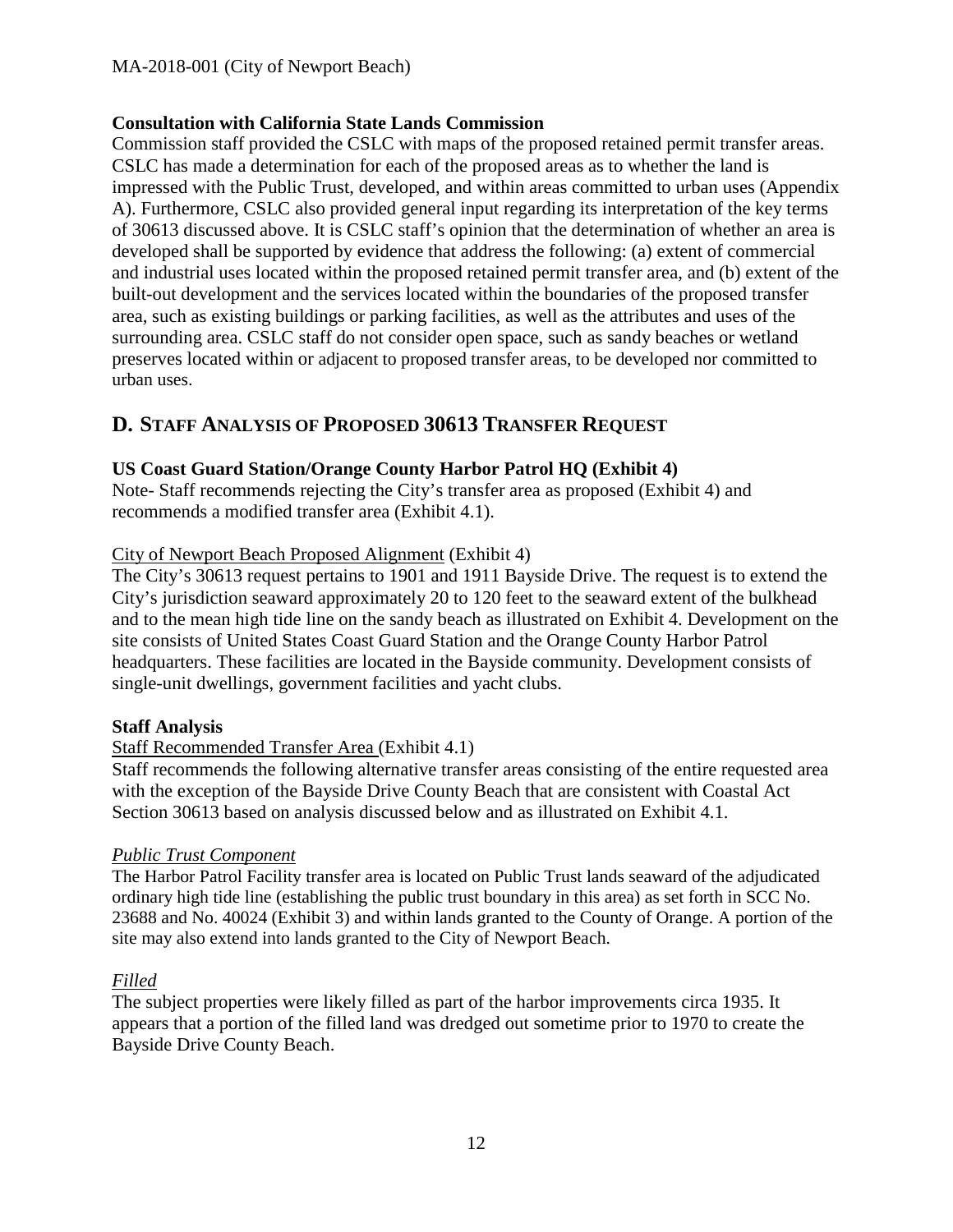### *Developed*

With the exception of Bayside Drive County Beach, the subject properties are fully developed and contain no sensitive habitats. Bayside Drive was in place by the 1920s; however, most public roadways and infrastructure were constructed when the adjacent Irvine Terrace community was subdivided and developed in the 1950s. The US Coast Guard Station/Orange County Harbor Patrol facility was first constructed on the site circa 1955. Importantly, the open space/beach portion of the proposed transfer area does not have development or structures covering the lands and thus should not be deemed developed.

### *Located Within an Area Committed to Urban Uses*

Furthermore, public trust resources such as open space sandy beaches located within the proposed transfer area should not be considered an area that is committed to an urban use, regardless of whether the surrounding area is developed and utilized for urban purposes. The City's certified LCP classifies these properties as Public Facilities (PF) and surrounding areas as Single Unit Residential Detached (RSD-B), which reflects current land uses.

The Bayside Drive areas was developed in the 1950s. Per the City's certified LCP, the predominate land use is Single-Unit Residential (RSA-A) with a density of up to 5.9 dwelling units per acre.

#### *Conclusion*

In sum, the Harbor Patrol Facility Area should be deemed filled and also developed, except for Bayside Drive County Beach. The beach itself is not developed within the meaning of Section 30613. Thus, Staff recommends transfer of the Harbor Patrol Facility Area except for Bayside Drive County Beach, as illustrated on Exhibit 4.1.

#### *Consultation with California State Lands Commission*

CSLC staff considers the developed portion of the transfer area involving the Harbor Facility buildings and parking lot suitable for transfer of the Commission's retained permit jurisdiction. However, CSLC staff determined that the open space/beach portion of the proposed transfer area does not have development or structures covering the lands and should not be considered developed, regardless of whether the surrounding area is developed and utilized for urban purposes. CSLC staff's determination aligns with the Commission's determination for this requested site as discussed above.

# **Sea Scout Base/OCC School of Sailing & Seamanship (Exhibit 5)**

Note- Staff recommends accepting the City's transfer area as proposed.

#### City of Newport Beach Proposed Alignment (Exhibit 5)

The City's Section 30613 request pertains to 1801 and 1931 West Coast Highway. The request is to extend the City's jurisdiction seaward of West Coast Highway to the seaward extent of the bulkhead as illustrated on Exhibit 5. The Sea Scout Base and the Orange Coast College School of Sailing & Seamanship (OCC Sailing) are educational facilities providing instruction on sailing and maritime vocations. These facilities are located in the Mariners' Mile commercial corridor. Development consists of a mix of highway-oriented retail and marine-related commercial uses.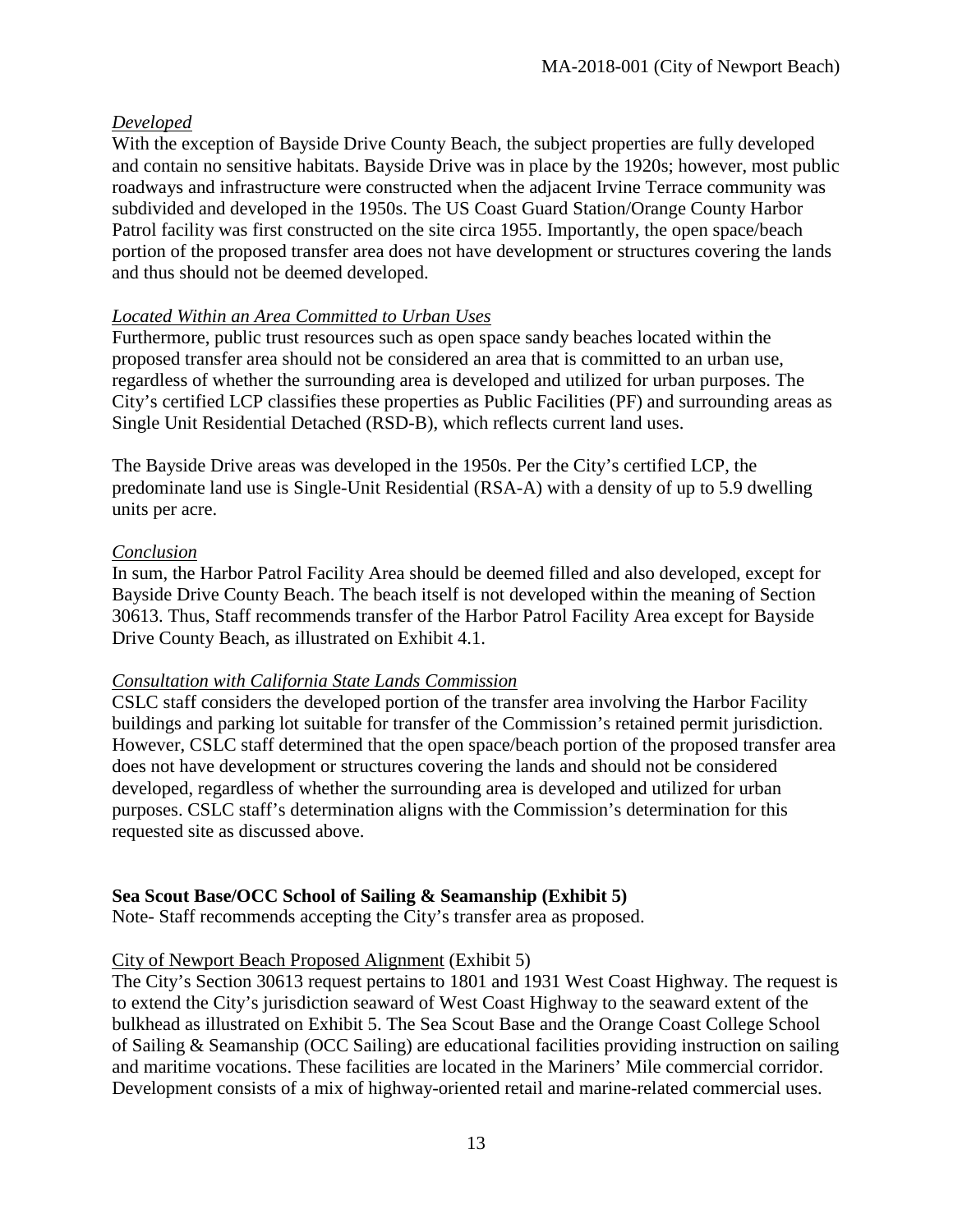The latter are primarily concentrated on bay-fronting properties and include boat sales and storage, sailing schools, marinas, visitor-serving restaurants, and comparable uses.

#### **Staff Analysis**

Staff recommends accepting the City's transfer area as proposed.

#### *Public Trust Component*

Pursuant to SCC No. 59376 – Stipulation for Judgment and Decree Quieting Title, the School of Sailing and Seamanship/Sea Scout Base transfer area is located on Public Trust lands granted to the County as Parcel "A" under Chapter 526, Statutes of 1919 (note: lands waterward of the above-mentioned lands are granted to the City).

#### *Filled*

Portions of the subject properties were likely first filled as part of harbor improvements in the 1920's and the current shoreline profile was established by the federal harbor improvement project in 1935.

#### *Developed*

The subject properties are fully developed and contain no sensitive habitats. As public property (owned by the County of Orange and leased to the Sea Scouts and OCC), public access to and along the shoreline is available. The Coastal Commission recently approved a coastal development permit for a pedestrian bridge across West Coast Highway to OCC Sailing, which will provide additional vertical access opportunities. The Sea Scout Base was first developed in 1947. By that time, the Coast Highway corridor and adjacent area were subdivided, developed and serviced by public infrastructure. The base was redeveloped in 1980, then remodeled and expanded in 2002. OCC Sailing was first developed in 1955 and expanded in 1967, 1970, 1988, 2000, 2007 and 2010.

#### *Located Within an Area Committed to Urban Uses*

The City's certified LCP designates the subject properties Public Facilities (PF), which reflects current land uses. The Mariners' Mile area has been committed to urban uses since the 1930s. The City's certified LCP states that "harbor-fronting properties would accommodate a mix of visitor-serving retail, marine-related businesses and vertically integrated mixed-use structures" with floor area to land area ratios up to 1.5:1.

#### *Conclusion*

In sum, the Sea Scout Base/OCC is filled, developed, and within an area committed to urban uses. Thus, Staff recommends that the Commission transfer the requested area as submitted.

#### *Consultation with California State Lands Commission*

CSLC staff concluded that CC School of Sailing and Seamanship/Sea Scout Base transfer area has been extensively developed and would not likely be utilized for uses other than urban purposes. CSLC staff considers the transfer area developed and committed to urban use. CSLC staff's determination aligns with the Commission's determination for this requested site as discussed above.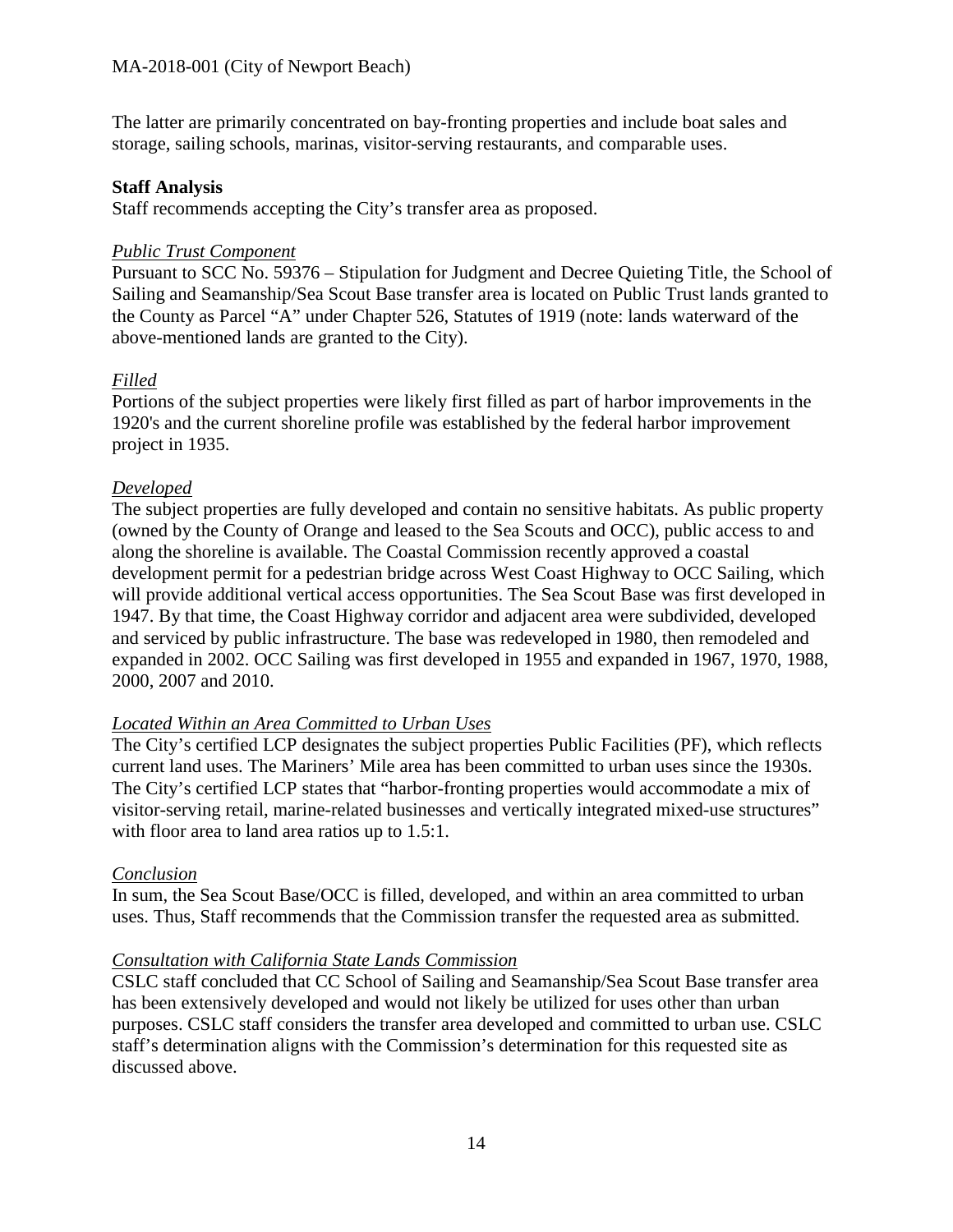### **Balboa Bay Club and Resort (Exhibit 6)**

Note- Staff recommends rejecting the City's transfer area as proposed (Exhibit 6) and recommends a modified transfer area (Exhibit 6.1).

#### City of Newport Beach Proposed Alignment (Exhibit 6)

The City's Section 30613 request pertains to 1221 West Coast Highway. The request is to extend the City's jurisdiction seaward of West Coast Highway to the seaward extent of the bulkhead and to the mean high tide line on the sandy beach as illustrated on Exhibit 6. The Balboa Bay Club is developed with a 132-room resort hotel, restaurant, spa, private club facilities and 144-unit apartment complex. The Balboa Bay Club is located in the Mariners' Mile commercial corridor. Development consists of a mix of highway-oriented retail and marine-related commercial uses. The latter are primarily concentrated on bay-fronting properties and include boat sales and storage, sailing schools, marinas, visitor-serving restaurants, and comparable uses.

#### **Staff Analysis**

#### Staff Recommended Transfer Area (Exhibit 6.1)

Staff recommends the following alternative transfer areas consisting of the entire requested area with the exception of the Balboa Bay Club and Resort beach area that are consistent with Coastal Act Section 30613 based on analysis discussed below and as illustrated on Exhibit 6.1.

#### *Public Trust Component*

The Balboa Bay Club transfer area is located on Public Trust lands seaward of the adjudicated boundary set forth in SCC No. 59376 and within lands granted to the City of Newport Beach.

#### *Filled*

According to Assembly Bill 3139 (Chapter 728, Statutes of 1994, the residential portion (Area 1) of the property (identified as Parcel D in the bill) was "filled and reclaimed" as part of a public project of developing lower Newport Bay as a harbor in the 1920's. It is likely that this harbor project filled portions of Area 2 at this time. The extent of the fill is not known; however, the current shoreline profile was established by the federal harbor improvement project in 1935. The Balboa Bay Club and Resort is on State tidelands held in trust by the City of Newport Beach and leased to the Balboa Bay Ventures. The Beacon Bay Bill (Chapter 74 of the Statutes of 1978), together with Assembly Bill 3139 (Chapter 728, Statutes of 1994), allow the Club Facility to be leased for residential purposes until no later than December 31, 2044.

#### *Developed*

With the exception of the public beach areas, the property is fully developed and does not contain any sensitive habitats. Vertical public access is provided via an easement connecting West Coast Highway, and lateral public access is provided via an easement along the bulkhead. The Balboa Bay Club opened in 1948. By that time, the Coast Highway corridor and adjacent area were subdivided, developed and serviced by public infrastructure. The open space beach portion of the proposed transfer area does not have development or structures covering this area and thus should not be deemed developed.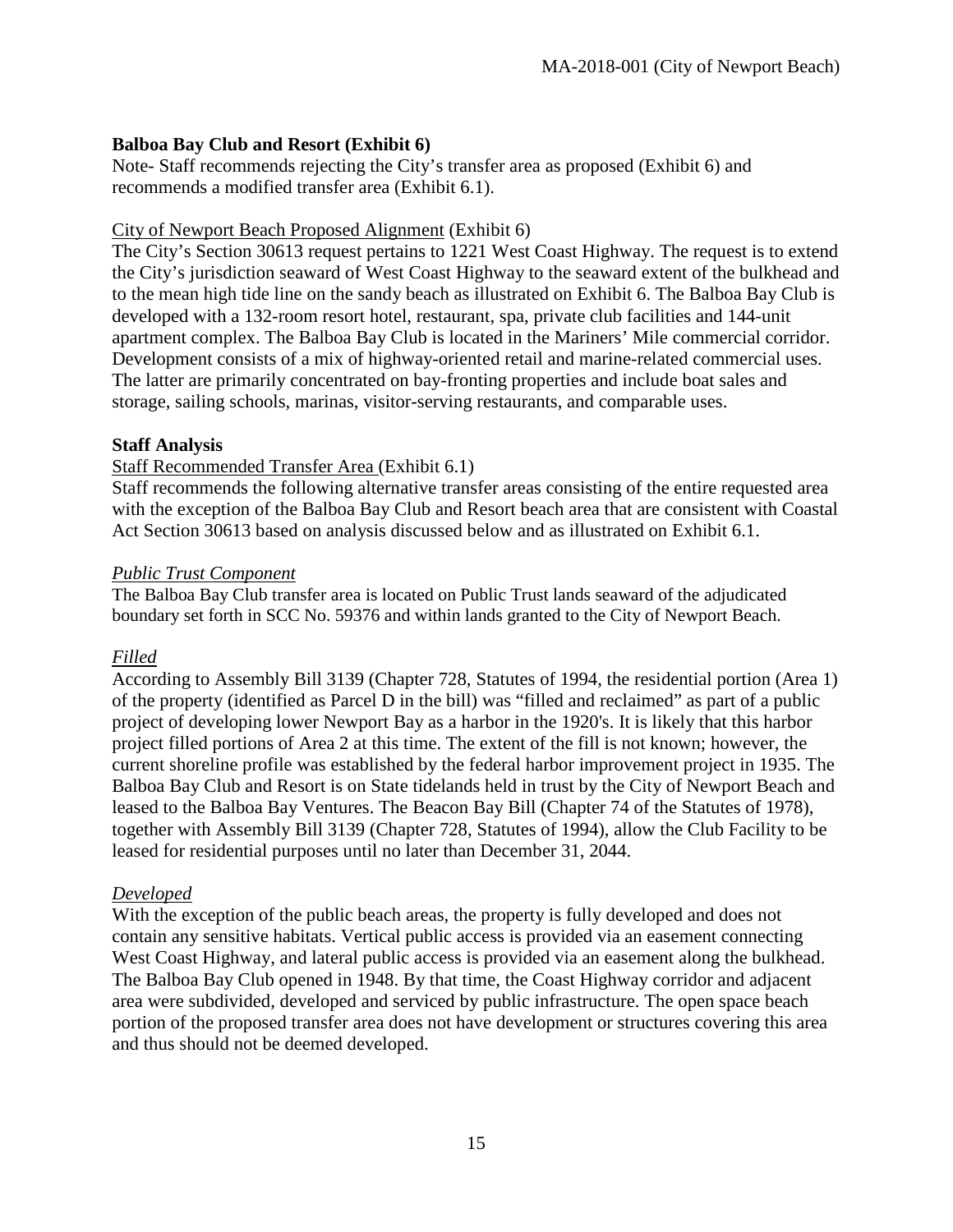### *Located Within an Area Committed to Urban Uses*

The City's certified LCP classifies these properties as Visitor Serving Commercial (CV-B) and Mixed Use Water Related (MU-W), which reflects current land uses. The Mariners' Mile area has been committed to urban uses since the 1930s. The City's certified LCP states that "harborfronting properties would accommodate a mix of visitor-serving retail, marine-related businesses and vertically integrated mixed-use structures" with floor area to land area ratios up to 1.5:1.

### *Conclusion*

In sum, the Balboa Bay Club should be deemed filled, as well as developed, except for the beach. Furthermore, although the beach is not committed to urban uses, the Balboa Bay Club is located within an area committed to urban uses. Thus, Staff recommends transfer of the Balboa Bay Club except for the beach, as illustrated on Exhibit 6.1.

#### *Consultation with California State Lands Commission*

CSLC staff considers a portion of the Balboa Bay Club transfer area developed and within an area committed to an urban use. However, CSLC staff determined that the open space/beach portion of the proposed transfer area does not have development or structures covering the lands and should not be considered an area that is developed, regardless of whether the surrounding area is developed and utilized for urban purposes. CSLC staff's determination aligns with the Commission's determination for this requested site as discussed above.

### **Newport Aquatic Center (Exhibit 7)**

Note- Staff recommends rejecting the City's transfer area as proposed.

# City of Newport Beach Proposed Alignment (Exhibit 7)

The City's Section 30613 request pertains to 1 White Cliffs Drive. The request is to extend the City's jurisdiction seaward approximately 80 to 775 feet to the mean high tide line as illustrated on Exhibit 7. Included in the transfer request is the Newport Aquatic Center (NAC), a public recreational facility co-owned by the City and the County of Orange that provides launching, educational training and support for kayaks and canoes. The broader site includes a large, unpaved overflow parking area to the south, a beach, and a brackish water wetland in addition to the NAC. The NAC is located in the Dover Shores community, a single-unit residential community developed in the 1950s.

# **Staff Analysis**

Staff recommends rejecting the City's transfer area as proposed.

#### *Public Trust Component*

The Newport Aquatic Center transfer area is located on Public Trust lands seaward of the adjudicated ordinary high tide line (establishing the public trust boundary in this area) as set forth in SCC 20436 and within lands granted to the County of Orange.

# *Filled*

The property was filled in the late 1950s, either as part of the development of Newport Dunes or Dover Shore.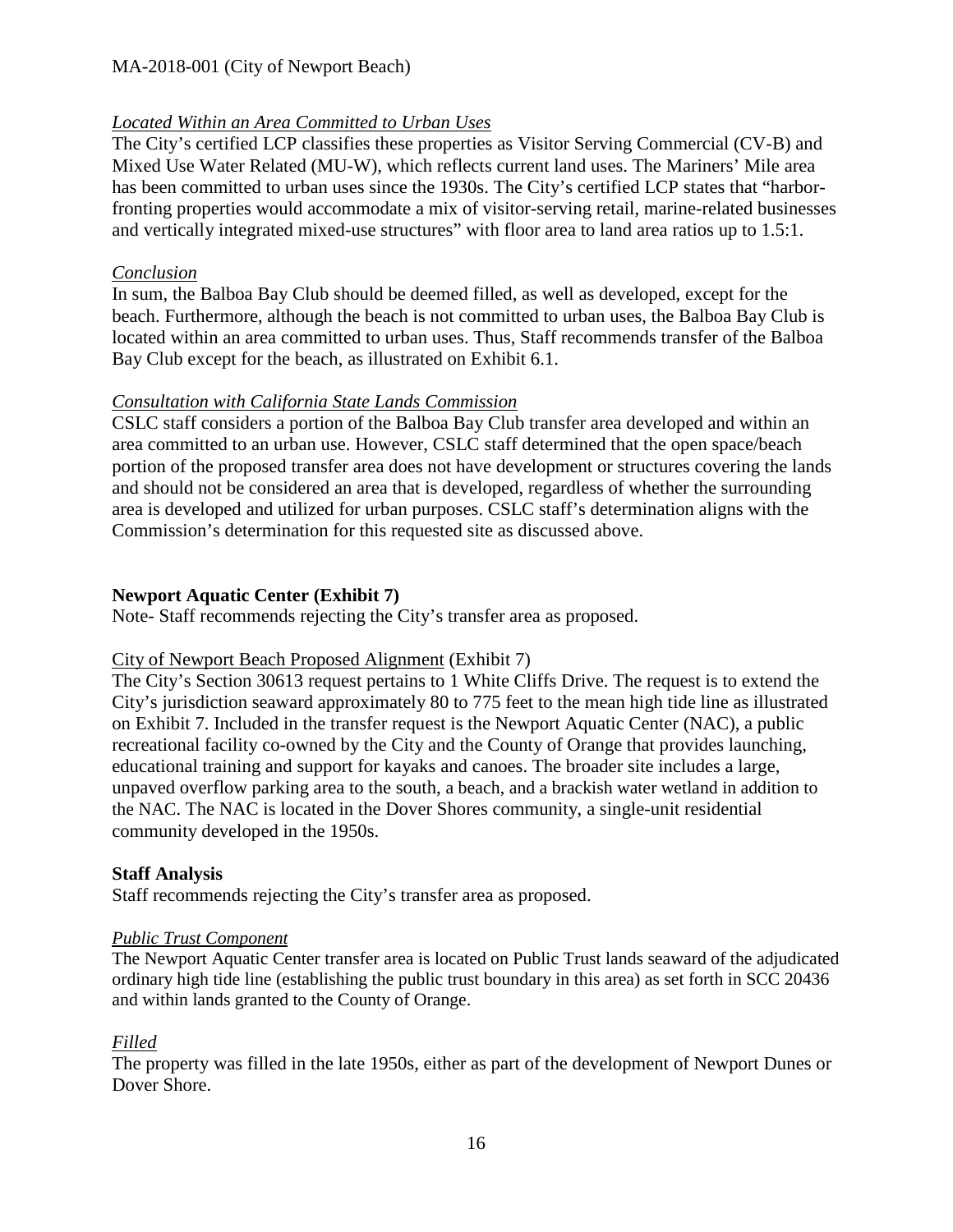### *Developed*

The NAC site has access via White Cliffs Drive to the larger street system and connects to the existing public utilities infrastructure (water, sewer, gas and electric) systems. Constructed in  $1987<sup>10</sup>$ , the 18,000-square-foot NAC facility provides a large multi-purpose meeting room, cardiovascular and weight training facilities, locker rooms for men and women, and workshop and storage area for 400 plus outriggers, kayaks, stand-up paddleboards and rowing shells. The NAC has a large, paved staging area facing the bay. A public launching pier is located on the bay north the NAC facility.

The transfer area consists of undeveloped open areas including a beach and brackish water wetland, a parking lot, and a permanent structure occupied by the Aquatic Center. The open space areas, including the beach and wetland located within the proposed transfer area, should not be considered areas that are developed, regardless of whether the surrounding area is developed and utilized for urban purposes.

### *Located Within an Area Committed to Urban Uses*

The City's certified LCP classifies the NAC site as PR (Parks and Recreation), which includes active and passive parks aquatic facilities and similar facilities. The NAC itself is identified as lower-cost recreational and hand-carried boat launching facility and as a public park, beach and launch site. There is a small fresh/brackish water wetland located north of the NAC; this area mainly supports willow, palm and sedge. The City's certified LCP identifies the NAC site as an environmental study area (ESA); the LCP requires all coastal development permit applications within or adjacent to an ESA to require a site-specific survey and analysis prepared by a qualified biologist. Such a survey would determine the extent of environmentally sensitive habit areas (ESHA) and establish appropriate buffers. The City's certified LCP designates public park, beach, recreational, vessel launching facilities, and environmental study areas as areas protected for public trust uses.

The adjacent area (Dover Shores) has been fully developed since the 1960s. The City's certified LCP identifies the area adjacent as RSD-A (Single Unit Residential Detached) with a density of up to 5.9 dwelling units per acre, which reflects the existing development.

#### *Conclusion*

In sum, the Newport Aquatic Center should be deemed filled, as well as developed, except for the open space wetland area northeast of the NAC facility and the beach southwest of the NAC facility. Furthermore, although the proposed transfer area does include developed buildings and parking lots associated with the Newport Aquatic Center, the Commission must consider to what scale the NAC site should be analyzed to determine whether it is located within an area committed to urban uses. Generally speaking, the entire NAC site is adjacent to an area (Dover Shores) permitted for single-family residences. However, the NAC facility itself is immediately surrounded by open space wetland and beach areas (part of the Upper Newport Bay Ecological Reserve), and the entire NAC site has been designated as an ESA under the LCP, which affords the site heightened environmental protections. Thus, the Commission determines that the NAC facility is not located within an area committed to urban uses. In other words, as the CSLC staff

<span id="page-16-0"></span> $\overline{a}$  $10$  CDP 5-84-786 and amendments